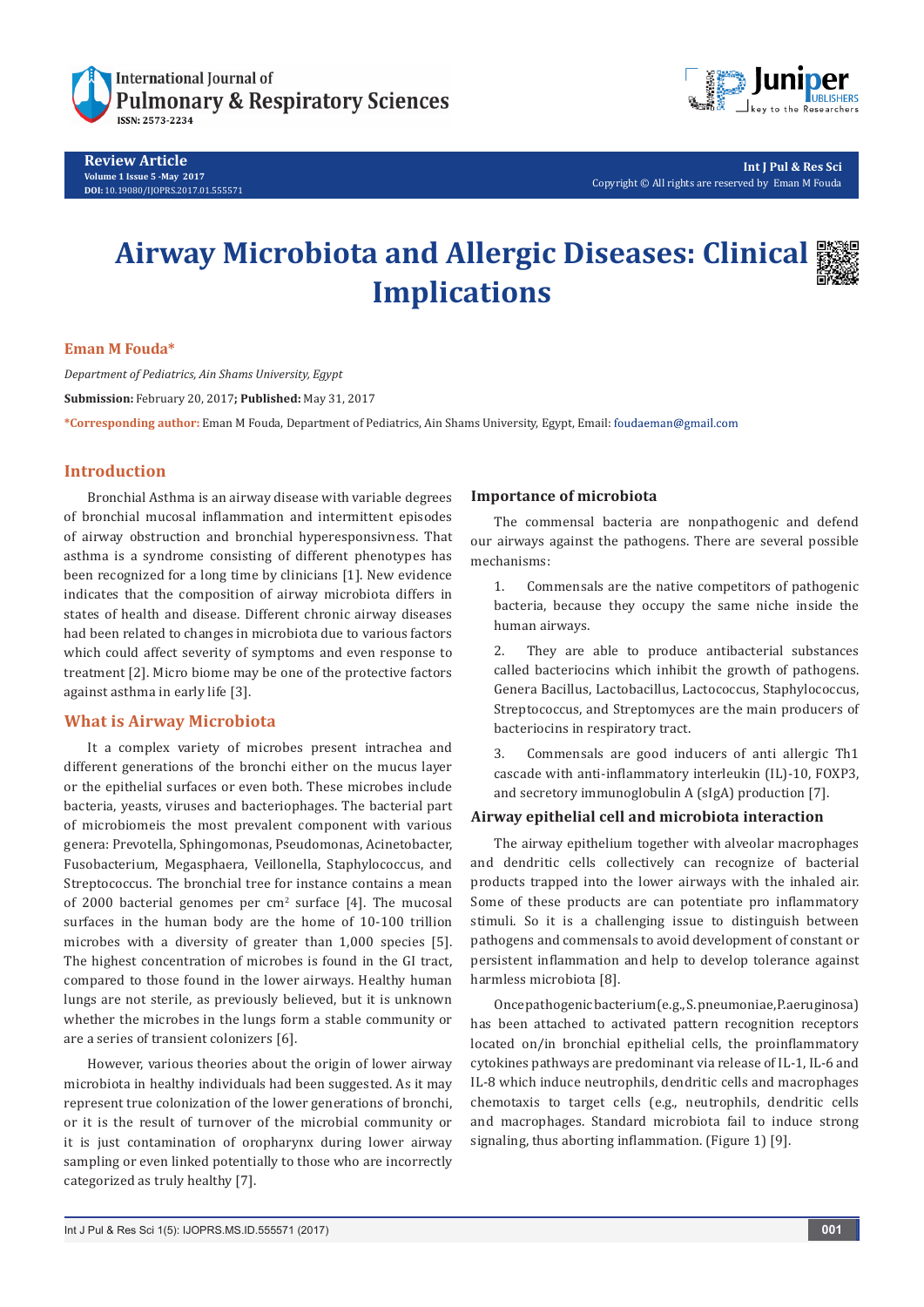

This process becomes much more intriguing when taking into account that commensals often share their surface molecules with pathogens. Epithelial cells are equipped with very sensitive recognition tools - toll like receptors (TLRs), NOD like receptors (NLRs) and retinoic acid-inducible gene (RIG)-I-like receptors (RLRs) which determine presence of non commensal bacteria which activate cellular components of the adaptive and innate immunity and recruit them to the infection site [7].

NF-κB is the principal regulators of different response to harmful microbiota as it is become activated by a number of stimuli as bacterial cell walls or inflammatory cytokines. This results in its translocation from the cytoplasm into the nucleus to activate epithelial cells pro-inflammatory genes. These specific genes can recognize a particular nucleotide sequence (5'-GGG ACT TTC T-3') in upstream region of response genes. [10]. Inspite of expressing express the same microbe-associated molecular patterns (MAMPs), harmless bacteria fails to translocate NF-κB into the nucleus thus preventing the inflammation. The balance between pathogens and commensals is extremely important in the maintenance of homeostasis in the respiratory tract [9].

# **Pediatric acterial airway microbiota in early life**

 A neonatal mouse exposed to a broad-spectrum antibiotic has been shown to increase allergen-induced airway inflammation susceptibility [4]. Germ-free mice also exhibit enhanced airway inflammation upon allergen exposure [3], while colonizing OF germ free mice with microbiota from conventional mice decreased accumulation of natural killer T (NKT) cells in their airways .This was only observed in neonates not in adult mice. This highlights the importance of early life as a critical period for intervention [11].

 Absence of airway colonization during this critical neonatal window resulted in sustained susceptibility to allergic inflammation through adulthood. This ensure long-term control of allergic airway inflammation via controlling commensal bacteria communities early in early life [12].

# **Microbiota and climax community**

Climax community is defined as a microbial community that has reached a final or "climax" steady state best adapted for growth at that specific niche along the mucosa. However, this climax community is dynamic and still exhibits both resistance and resilience [13]. Evidence is now accumulating that longterm dietary pressures , repeated antibiotic use, GI illnesses or medications such as antacids, proton pump inhibitors, and nonsteroidal anti-inflammatory drugs can break both the resistance and resilience of a community and result in it re-assembling into another climax community, although this may be accompanied by detrimental changes in host mucosal immuno biology and physiology. One mechanism underlying the activity of probiotic microbes and prebiotic nutrients may be the ability to restructure a climax community to improve host mucosal immuno biology and physiology [14].

# **Microbiota (microflora) hypothesis**

 Several theories had been suggested to explain the increase in the incidence of asthma and other allergic diseases over the past 30 years and the discrepancy between the higher rates of allergic disease among industrialized relative to developing countries. One rising assumption is a lack of early microbial stimulation which results in aberrant immune responses to innocuous antigens later in life "hygiene hypothesis" [15]. Life style modifications and over use of broad spectrum antibiotics raise the concept of disturbance of mechanisms of mucosal immunologic tolerance due to changing diversity of gastrointestinal (GI) microbiota composition in westernized areas [16].

# **Epidemiologic and clinical data supporting this interpretation include**

a) a positive correlation between increasing risk for asthma/allergies and increasing use antibiotics in industrialized countries,

b) Altered fecal microbiota composition had been correlated to different atopic diseases

c) Oral probiotics orsignificant dietary changes lead to some successful prevention/reduction of severity of allergic diseases.

Experimental data in mice compared that immune response generation and normal ones which showed numerous defects in immune response [17]. Altogether, these experimental, epidemiologic, and clinical observations support the hypothesis that even minor changes in the quality or quantity of airway microbiota can be one of the predisposing factors for allergic disease [10].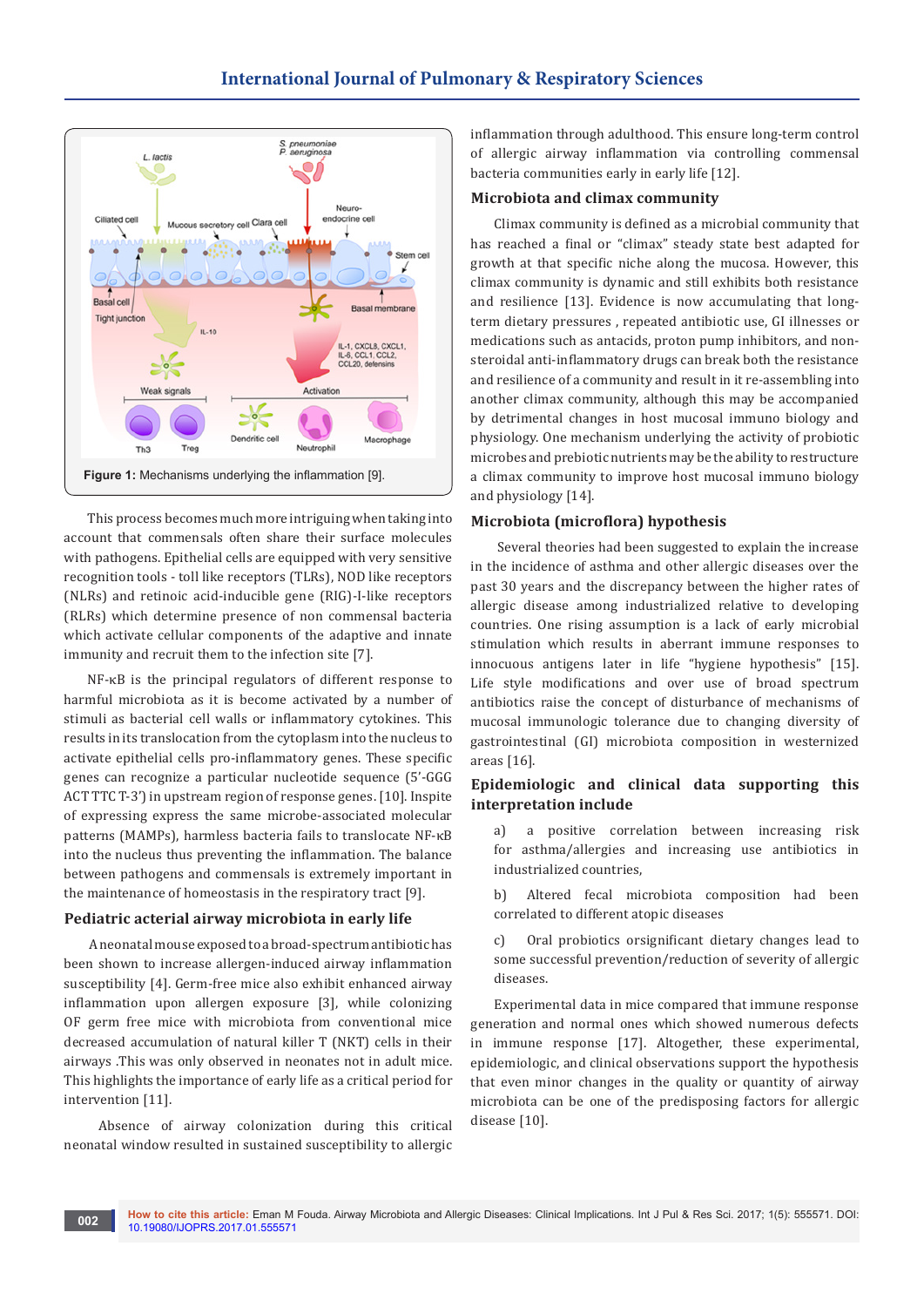## **Cross-talk between the gut and the lung**

The existence of the gut–lung axis and its implications for airway disease provide a portal for potential therapeutic intervention in prevention or management of asthma [18]. Oral supplementation with probiotic strain of Bifidobacterium and prebiotic non-digestible oligosaccharides reduced airway IL6 and IL4 levels and protected against HDM-induced airway inflammation. This suggest that some intestinal bacteria have the capacity to suppress inflammation at a distal mucosal site [19].

#### **Oral tolerance and airway tolerance**

Oral tolerance is defined as the propensity of ingested antigens to abort subsequent systemic immune responses. Gastrointestinal tract may be also involved in tolerance to inhaled and ingested antigensvia CD4+ regulatory T cells (Tregs) that produce immunosuppressive cytokines, IL-10 and TGFβ, in what is termed "bystander suppression." [19,20]. Mucosal signals, such as those from the microbiota, keep resident dendritic cells in an immature or non-inflammatory state [15].

#### **Airway microbiata diversity in asthma**

In asthmatic patients, certain airway microbial composition was associated with airway eosinophilia and AHR to mannitol but not airway neutrophilia. Comparing eosinophilic and noneosinophilic asthmaas regards airway microbiome revealed that Asthmatic patients with the lowest levels of eosinophils had an altered bacterial microbial profile, with more Neisseria, Bacteroides, and Rothia species and less Sphingomonas, Halomonas, and Aeribacillus species compared with asthmatic patients with high eosinophilia. This may invite furtherresearch on effect of modulating diversity of microbiota to modulate various asthma phenotypes [21].

# **Airway microbiota dysbiosis in asthma**

Airway dysbiosis in patients with severe asthma appears to differ from that observed in those with milder asthma. Specific Bacterial communities as Proteobacteria were associated with worsening ACQ scores and sputum total leukocyte values in severe and poorly controlled asthma. Actinobacteria had been associated with stable or even improving ACQ scores and can predict steroid responsiveness [22].

#### **Airway microbiota and asthma heterogeneity**

Dissecting the role of the microbiome in asthma is challenged by the heterogeneity of the disease at multiple levels (Figure 2). These levels include asthma's clinical and inflammatory heterogeneity, genetic factors that contribute to asthma risk, and the multiplicity of immune pathways involved in asthma. The potential effects of environmental exposures on gene function, immune responses, as well as microbiota composition add further complexity. As with genetics, mechanistic consequences of the altered microbiome may explain certain aspects or phenotypes of asthma as the development of allergic or non-allergic asthma,

and treatment-resistant asthma) [22] Components of the depicted system-host genetics and immunology, microbiota, environmental exposures, and the disease of asthma- are themselves heterogeneous entities, presenting challenges to more precisely dissect the role(s) of the microbiome in asthma.



#### **Upper airway microbiota and asthma**

Bisgaard et al. [23] demonstrated that the nasopharyngeal microbiome composition was influenced by the early life exposures, including attending day care, having siblings, and taking antibiotics. Haemophilus, Streptococcus, Moraxella had been previously associated with airway disease and increased risk for asthma exacerbations. Early colonization with either Moraxella, or Streptococcus was strongly associated with acute lower respiratory viral infections. This colonization can be predictor for asthma development later in life.

Thus, probiotic intervention studies of animals provide encouraging evidence for intentional manipulation of the intestinal microbiota as a strategy for asthma prevention and management. A meta-analysis of a large number of randomized trials of probiotic supplementation, on atopic sensitization and asthma in children, however, shows that the success of these interventions in mice does not translate easily to disease prevention in humans. At a minimum, this highlights that different probiotics may have distinct interactions with the host microbiome and that some strains might be more specific for modulating atopic inflammation but many other considerations, such as diet, age of intervention, coincident environmental exposures, length of supplementation period, and other as yet unknown factors, are likely important [24].

# **Airway microbiota and severity of asthma**

Relationships between the airway microbiome and disease features have also been examined in patients with in severe asthma. Different clinical phenotypes of severe asthma have been described, suggesting the possible involvement of alternate mechanistic pathways, as has been surmised for asthma in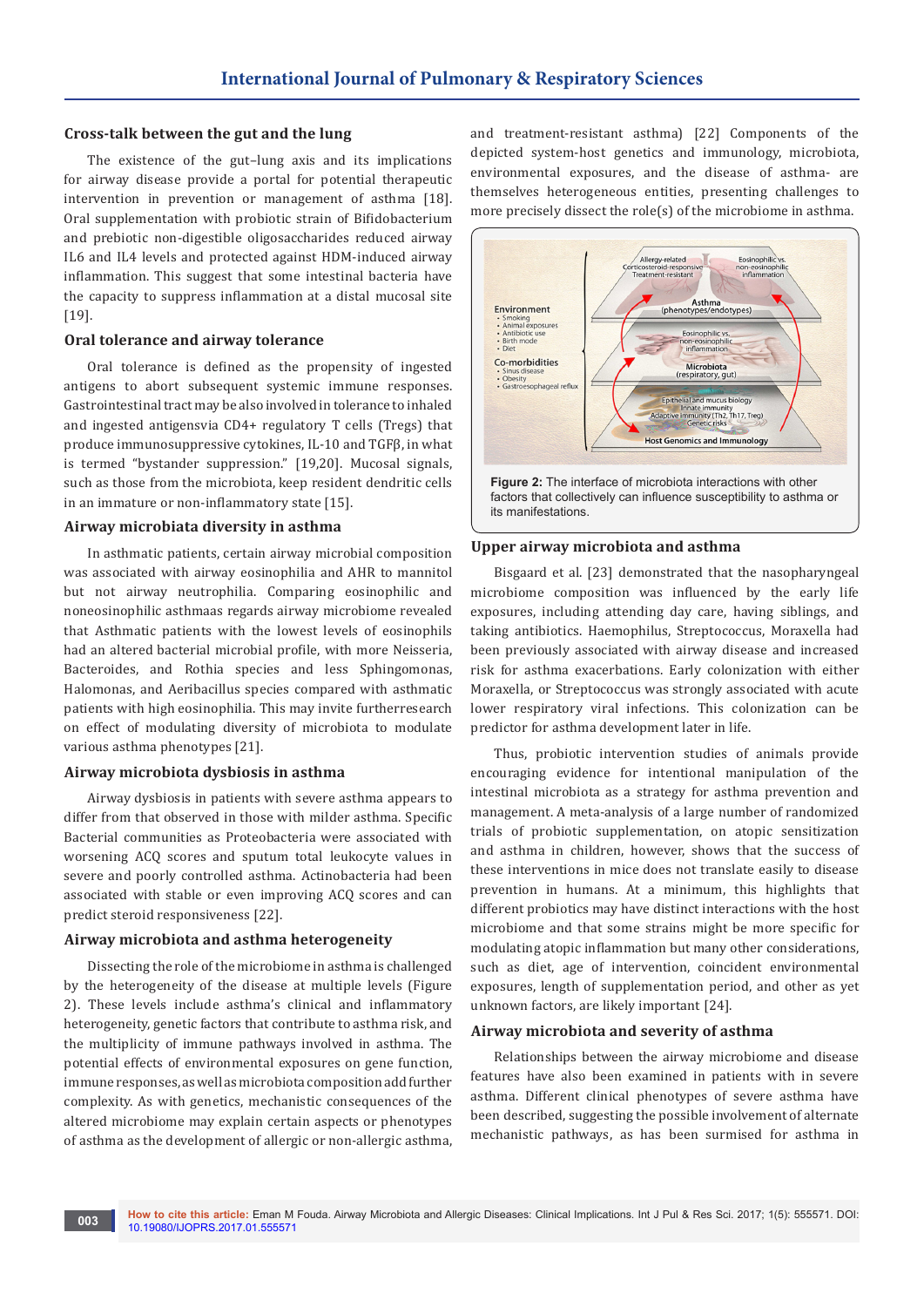general. A preliminary analysis of the bronchial microbiome in these subjects, poorly controlled despite high-dose ICS therapy, noted significant relationships between different bacterial community profiles and features such as body-mass index and measures of asthma control [25]. A similar study of sputum bacterial composition in 28 treatment-resistant asthmatics found that the relative abundance of M. catarrhalis, Haemophilus, or Streptococcus spp. correlated with worse lung function and higher sputum neutrophil counts and IL-8 concentrations [19].

# **Microbiota and therapy of allergic disease**

The composition of the microbiota can be manipulated by combinations of antibiotics, probiotics, and dietary components which may have direct growth promoting or inhibiting activity for specific microbes. [26]. Certain types of fatty acids, phenolic compounds, and carbohydrates may modulate these microbiota. However, a single type of probiotic or dietary component will not be efficacious in all individuals. This likely due to differences in the types of microbial communities in different individuals. The objective of the international Human Microbiome Project is to characterize and define the human microbiome in states of health and disease [10]. The challenge for future research is to use this information to optimize probiotic/dietary therapy to improve human health and prevent microbiota-associated diseases, such as allergies .They are likely to include short chain fatty acids and ionic polysaccharides [27] .

#### **Microbiota and prevention of allergic disease**

Probiotic intervention studies of animals provide encouraging evidence for intentional manipulation of the intestinal microbiota as a strategy for asthma prevention and management. However, A large number of randomized trials on the value of probiotic supplementation, on asthma incidence and severity in children, could not show the same success of these interventions as in mice [28-30]. This may be due to many other considerations, such as diet, age of intervention, coincident environmental exposures, length of supplementation period, and other as yet unknown factors, are likely important [24,31- 34].

#### **References**

- 1. [Chung KF \(2014\) Defining phenotypes in asthma: a step towards](https://www.ncbi.nlm.nih.gov/pubmed/24797157)  [personalized medicine. Drugs 74\(7\): 719-728.](https://www.ncbi.nlm.nih.gov/pubmed/24797157)
- 2. [Wade WG \(2013\) The oral microbiome in health and disease.](https://www.ncbi.nlm.nih.gov/pubmed/23201354)  [Pharmacol Res 69\(1\): 137-143.](https://www.ncbi.nlm.nih.gov/pubmed/23201354)
- 3. [Herbst T, Sichelstiel A, Schär C, Yadava K, Bürki K, et al. \(2011\)](https://www.ncbi.nlm.nih.gov/pubmed/21471101)  [Dysregulation of allergic airway inflammation in the absence of](https://www.ncbi.nlm.nih.gov/pubmed/21471101)  [microbial colonization. Am J Respir Crit Care Med 184\(2\): 198-205.](https://www.ncbi.nlm.nih.gov/pubmed/21471101)
- 4. [Russell SL, Gold MJ, Hartmann M, Willing BP, Thorson L, et al.](https://www.ncbi.nlm.nih.gov/pubmed/22422004)  [\(2012\) Early life antibiotic-driven changes in microbiota enhance](https://www.ncbi.nlm.nih.gov/pubmed/22422004)  [susceptibility to allergic asthma. EMBO Rep 13\(5\): 440-447.](https://www.ncbi.nlm.nih.gov/pubmed/22422004)
- 5. [O'Hara AM, Shanahan F \(2006\) The gut flora as a forgotten organ.](https://www.ncbi.nlm.nih.gov/pubmed/16819463/)  [EMBO Rep 7\(7\): 688-693.](https://www.ncbi.nlm.nih.gov/pubmed/16819463/)
- 6. [Hilty M, Burke C, Pedro H, Cardenas P, Bush A, et al. \(2010\) Disordered](https://www.ncbi.nlm.nih.gov/pubmed/20052417)  [microbial communities in asthmatic airways. PLoS One 5\(1\): e8578.](https://www.ncbi.nlm.nih.gov/pubmed/20052417)
- 7. [Huang YJ, Lynch SV \(2011\) The emerging relationship between](https://www.ncbi.nlm.nih.gov/pubmed/22082166)  [the airway microbiota and chronic respiratory disease: clinical](https://www.ncbi.nlm.nih.gov/pubmed/22082166)  [implications. Expert Rev Respir Med 5\(6\): 809-821.](https://www.ncbi.nlm.nih.gov/pubmed/22082166)
- 8. [Beck JM, Young VB, Huffnagle GB \(2012\) The microbiome of the lung.](https://www.ncbi.nlm.nih.gov/pubmed/22683412)  [Transl Res 160\(4\): 258-266.](https://www.ncbi.nlm.nih.gov/pubmed/22683412)
- 9. [Kumar Himanshu, Kawai, Taro, Akira Shizuo \(2011\) "Pathogen](https://www.ncbi.nlm.nih.gov/pubmed/21235323)  [Recognition by the Innate Immune System". Int Rev Immunol 30 \(1\):](https://www.ncbi.nlm.nih.gov/pubmed/21235323)  [16-34.](https://www.ncbi.nlm.nih.gov/pubmed/21235323)
- 10. [Turnbaugh PJ, Ley RE, Hamady M, Fraser-Liggett CM, Knight R, et al.](https://www.nature.com/nature/journal/v449/n7164/full/nature06244.html)  [\(2007\) The human microbiome project. Nature 449: 804-810.](https://www.nature.com/nature/journal/v449/n7164/full/nature06244.html)
- 11. [Olszak T, An D, Zeissig S, Vera MP, Richter J, et al. \(2012\) Microbial](https://www.ncbi.nlm.nih.gov/pubmed/22442383)  [exposure during early life has persistent effects on natural killer.](https://www.ncbi.nlm.nih.gov/pubmed/22442383)  [Science 336\(6080\): 489-493.](https://www.ncbi.nlm.nih.gov/pubmed/22442383)
- 12. [Gollwitzer ES, Saglani S, Trompette A, Yadava K, Sherburn R, et al.](https://www.ncbi.nlm.nih.gov/pubmed/24813249)  [\(2014\) Lung microbiota promotes tolerance to allergens in neonates](https://www.ncbi.nlm.nih.gov/pubmed/24813249)  [via PD-L1. Nat Med 20\(6\): 642-647.](https://www.ncbi.nlm.nih.gov/pubmed/24813249)
- 13. [Allison SD, Martiny JB \(2008\) Colloquium paper: resistance, resilience,](https://www.ncbi.nlm.nih.gov/pubmed/18695234)  [and redundancy in microbial communities. Proc Natl Acad Sci](https://www.ncbi.nlm.nih.gov/pubmed/18695234)  [105\(Suppl 1\): 11512-11519](https://www.ncbi.nlm.nih.gov/pubmed/18695234).
- 14. [Dethlefsen L, Huse S, Sogin ML, Relman DA \(2008\) The pervasive](https://www.ncbi.nlm.nih.gov/pubmed/19018661)  [effects of an antibiotic on the human gut microbiota, as revealed by](https://www.ncbi.nlm.nih.gov/pubmed/19018661)  [deep 16S rRNA sequencing. PLoS Bio 6\(11\): e280.](https://www.ncbi.nlm.nih.gov/pubmed/19018661)
- 15. [Belkaid Y \(2007\) Regulatory T cells and infection: a dangerous](http://www.nature.com/nri/journal/v7/n11/abs/nri2189.html)  [necessity. Nat Rev Immunol 7: 875-888.](http://www.nature.com/nri/journal/v7/n11/abs/nri2189.html)
- 16. [Noverr MC, Huffnagle GB \(2005\) The 'microflora hypothesis' of allergic](https://www.ncbi.nlm.nih.gov/pubmed/16393316)  [diseases. Clin Exp Allergy 35\(12\): 1511-1520.](https://www.ncbi.nlm.nih.gov/pubmed/16393316)
- 17. [Larsen JM, Steen-Jensen DB, LaursenJM, SøndergaardJN, Musavian HS,](https://www.ncbi.nlm.nih.gov/pubmed/22363778)  [et al. \(2012\) Divergent pro-inflammatory profile of human dendritic](https://www.ncbi.nlm.nih.gov/pubmed/22363778)  [cells in response to commensal and pathogenic bacteria associated](https://www.ncbi.nlm.nih.gov/pubmed/22363778)  [with the airway microbiota. PLoS One 7\(2\): e31976.](https://www.ncbi.nlm.nih.gov/pubmed/22363778)
- 18. [Verheijden KA, Willemsen LE, Braber S, Leusink-Muis T, Jeurink PV, et](https://www.ncbi.nlm.nih.gov/pubmed/26003185)  [al. \(2016\) The development of allergic inflammation in a murine house](https://www.ncbi.nlm.nih.gov/pubmed/26003185)  [dust mite asthma model is suppressed by synbiotic mixtures of non](https://www.ncbi.nlm.nih.gov/pubmed/26003185)[digestible oligosaccharides and Bifidobacteriumbreve M-16V. Eur J](https://www.ncbi.nlm.nih.gov/pubmed/26003185)  [Nutr 55\(3\): 1141-1151.](https://www.ncbi.nlm.nih.gov/pubmed/26003185)
- 19. [Green BJ, Wiriyachaiporn S, Grainge C, Rogers GB, Kehagia V, et al.](https://www.ncbi.nlm.nih.gov/pubmed/24955983)  [\(2014\) Potentially pathogenic airway bacteria and neutrophilic](https://www.ncbi.nlm.nih.gov/pubmed/24955983)  [inflammation in treatment resistant severe asthma. PLoS One 9\(6\):](https://www.ncbi.nlm.nih.gov/pubmed/24955983)  [e100645.](https://www.ncbi.nlm.nih.gov/pubmed/24955983)
- 20. [Mowat AM \(2003\) Anatomical basis of tolerance and immunity to](https://www.ncbi.nlm.nih.gov/pubmed/12669023)  [intestinal antigens. Nat Rev Immunol 3\(4\): 331-341.](https://www.ncbi.nlm.nih.gov/pubmed/12669023)
- 21. [Sverrild A, Kiilerich P, Brejnrod A, Pedersen R, Porsbjerg C, et al. \(2016\)](https://www.ncbi.nlm.nih.gov/labs/articles/28042058/)  [Eosinophilic airway inflammation in asthmatic patients is associated](https://www.ncbi.nlm.nih.gov/labs/articles/28042058/)  [with an altered airway microbiome. J Allergy ClinImmunol. S0091-](https://www.ncbi.nlm.nih.gov/labs/articles/28042058/) [6749\(16\): 32475-32477.](https://www.ncbi.nlm.nih.gov/labs/articles/28042058/)
- 22. [Huang YJ, Nariya S, Harris JM, Lynch SV, Choy DF, et al. \(2015\) The](https://www.ncbi.nlm.nih.gov/pubmed/26220531)  [airway microbiome in patients with severe asthma: Associations with](https://www.ncbi.nlm.nih.gov/pubmed/26220531)  [disease features and severity. J Allergy Clin Immuno 136\(4\): 874-84.](https://www.ncbi.nlm.nih.gov/pubmed/26220531)
- 23. [Teo SM, Mok D, Pham K, Kusel M, Serralha M, et al. \(2015\) The infant](https://www.ncbi.nlm.nih.gov/pubmed/25865368)  [nasopharyngeal microbiome impacts severity of lower respiratory](https://www.ncbi.nlm.nih.gov/pubmed/25865368)  [infection and risk of asthma development. Cell Host Microbe. 17\(5\):](https://www.ncbi.nlm.nih.gov/pubmed/25865368)  [704-715.](https://www.ncbi.nlm.nih.gov/pubmed/25865368)
- 24. [Elazab N, Mendy A, Gasana J, Vieira ER, Quizon A, et al. \(2013\) Probiotic](http://pediatrics.aappublications.org/content/early/2013/08/13/peds.2013-0246)  [administration in early life, atopy, and asthma: a meta-analysis of](http://pediatrics.aappublications.org/content/early/2013/08/13/peds.2013-0246)  [clinical trials. Pediatrics 132\(3\): e666-76.](http://pediatrics.aappublications.org/content/early/2013/08/13/peds.2013-0246)
- 25. [Wu W, Bleecker E, Moore W, Busse WW, Castro M, et al. \(2014\)](https://www.ncbi.nlm.nih.gov/pubmed/24589344)  [Unsupervised phenotyping of Severe Asthma Research Program](https://www.ncbi.nlm.nih.gov/pubmed/24589344)  [participants using expanded lung data. J Allergy Clin Immunol 133\(5\):](https://www.ncbi.nlm.nih.gov/pubmed/24589344)  [1280-1288.](https://www.ncbi.nlm.nih.gov/pubmed/24589344)